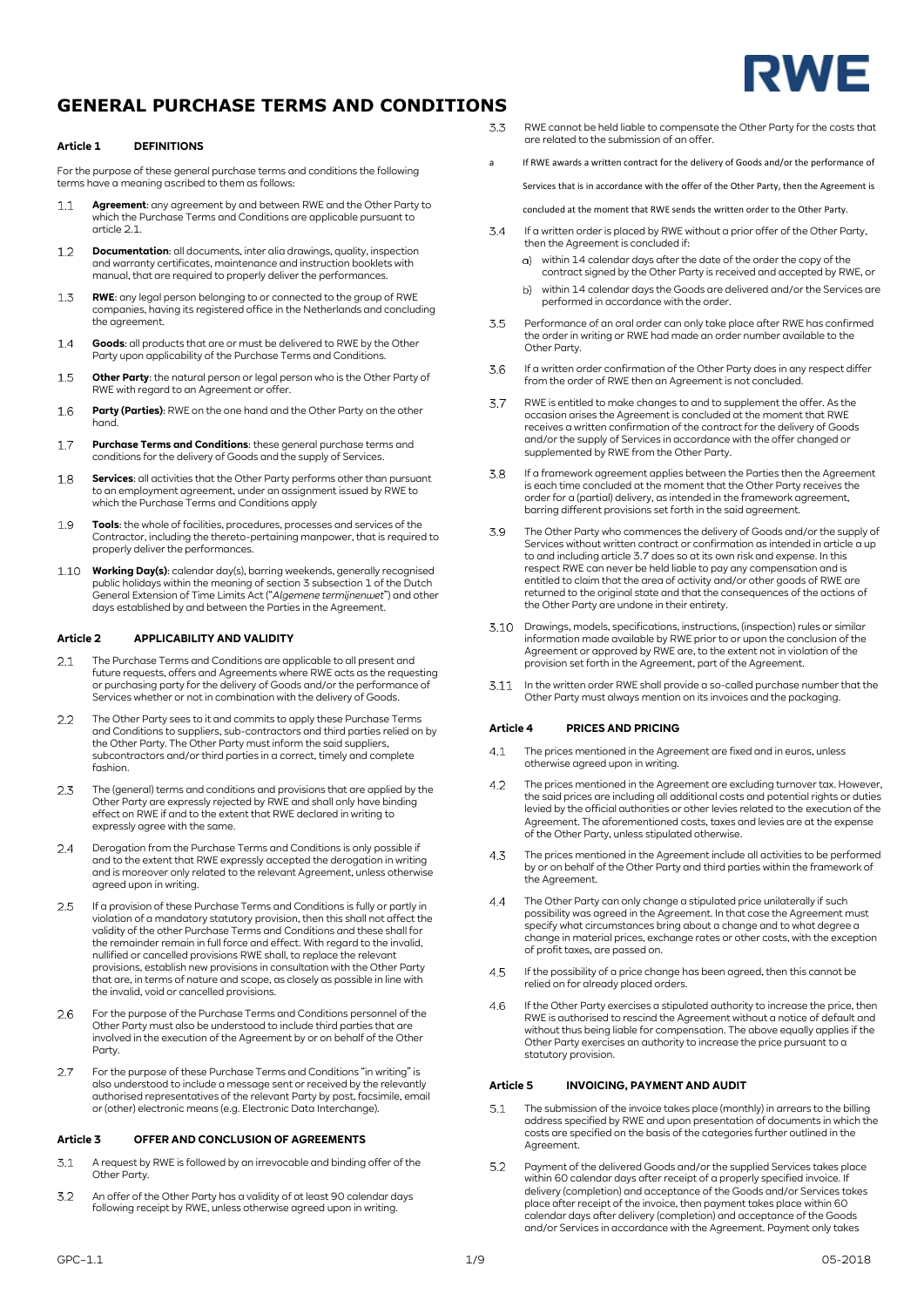

place if the delivered Goods and/or the supplied Services were approved and after receipt of all thereto-pertaining Documentation and Tools, including the correctly addressed and complete invoice.

- $5.3$ The invoice must comply with the statutory invoice requirements and at least be provided with the order number, company name and business address of RWE, as specified on the order for the relevant Goods and/or Services. Invoices that do not comply with the requirements are not processed and are returned to the Other Party.
- 5.4 If RWE disputes an invoice of the Other Party then the Other Party must substantiate the relevant invoice in a further and proper manner, failing which RWE is not held to pay the disputed invoice.
- 5.5 RWE is at its sole discretion and by way of security for compliance by the Other Party with its obligations on account of the Agreement, entitled to require that the Other Party provides an unconditional and irrevocable bank guarantee issued by a bank institution acceptable to RWE. The costs of the bank guarantee are at the expense of the Other Party.
- If for the execution of the Agreement RWE effectuates a payment for 5.6 Services and/or Goods that have not been supplied or delivered yet, then the Other Party is on demand of RWE held to prior to the said payment provide a bank guarantee "on call" to RWE for the value of the paid amount. The guarantee does not bring about any costs on the part of RWE. The bank guarantee "on call" is issued by a bank institution acceptable to RWE. If on account of a shortcoming on the part of the Other Party Services and/or Goods are not accepted within the stipulated time limit, then the Other Party is liable to pay the statutory interest on the advance for the time that the shortcoming continues.
- 57 If the Other Party does not (completely) comply with an obligation on account of the Agreement or the Purchase Terms and Conditions, then RWE is entitled to suspend payment to the Other Party. The suspension applies up to the moment that the Other Party has yet complied with its obligations vis-à-vis RWE in full.
- Payment by RWE never implies a waiver of rights and does not release the 5.8 Other Party from any warranty, obligation or liability on account of an Agreement.
- 5.9 RWE is always authorised to set claims of the Other Party vis-à-vis RWE off against claims that RWE has vis-à-vis the Other Party on any account whatsoever, regardless of the fact whether the said claims are eligible and/or can easily be established (in court). Reliance by the Other Party on section 136 of Book 6 of the Dutch Civil Code is excluded.
- RWE shall only be in payment default of an amount payable to the Other 5.10 Party after expiry of a time limit of 14 calendar days after the Other Party has given RWE written notice of default in connection therewith.
- If RWE is in default then RWE shall only be liable to pay default interest equal to the statutory interest. As the occasion arises RWE shall, in consideration of the provisions set forth in articl[e 16.6,](#page-4-0) not be liable for other thereto-pertaining costs.
- 5.12 Payments of RWE are first applied to the payable principal sum, then to accrued interest and finally to potentially payable costs.
- 5.13 RWE is always entitled to have invoices sent by the Other Party audited by an auditor designated by RWE on substantive correctness. The Other Party shall on demand provide the relevant auditor insight into books and documents and provide all data and information required by the same. The audit shall be confidential and shall not extend further than required for the verification of the invoices. The auditor shall forthwith present his report to both Parties.
- The costs of the audit are at the expense of RWE, unless it follows from the audit that the invoice was incorrect on certain points, in which instance all the said costs are at the expense of the Other Party.
- RWE is entitled to suspend payment of an invoice during the period of the 5.15 audit. RWE shall only rely on this authority if RWE has reasonable doubt about the correctness of the relevant invoice and only for the disputed part of the invoice. Overstepping of a payment term by RWE or non-payment by RWE of an invoice on the basis of alleged substantive incorrectness of the said invoice or inferiority of the invoiced performances does not entitle the Other Party to suspend or terminate its performances.

## **Article 6 DELIVERY OF GOODS**

- The lastly published version of the Incoterms (including the latest 6.1 addendums), issued by the International Chamber of Commerce in Paris, are applicable to the interpretation of delivery conditions, unless expressly stipulated otherwise in writing in the Agreement.
- 6.2 In case of a discrepancy between the applicable Incoterms and these Purchase Terms and Conditions, the Purchase Terms and Conditions prevail.
- Delivery takes place in accordance with the applicable European and 6.3 Dutch legislation and regulations and are, unless otherwise agreed upon

in writing, Delivered Duty Paid (DDP) at the stipulated delivery location, promptly at the stipulated time or within the stipulated period.

- $6.4$ The delivery is only completed at the moment that receipt was taken by or on behalf of RWE of the Goods with all thereto-pertaining Tools and Documentation and the delivery was signed for approval by RWE. The latter signature does not affect that the delivered goods can be rejected in pursuance of article 12. Moreover, the Other Party cannot derive any right from the first sentence of this paragraph and the signature does therefore not oppose the (by way of example) exercise by RWE of its rights on account of (inter alia) a shortcoming on the part of the Other Party.
- 6.5 The (delivery) periods mentioned in the offer or Agreement are fatal deadlines. As a result of the mere overstepping of the aforementioned periods, and without a further notice of default being required, the Other Party shall be in default.
- 6.6 If a period or date for completion has not expressly been stipulated then a reasonable period applies to completion, which shall not exceed more than four (4) weeks to be calculated from the moment of conclusion of the Agreement.
- RWE reserves the right to further determine the time of delivery by call 6.7 provided that the call takes place within the stipulate delivery period. If the call falls at a moment that falls after the stipulated delivery period, then this shall not entitle the Other Party to a price change or compensation for damages or costs.
- $68$ Delivery is also understood to include the delivery of all Tools and Documentation pertaining to the Goods and/or Services.
- <span id="page-1-0"></span> $69$ If RWE requests the Other Party to postpone the delivery then the Other Party shall store, secure and insure the Goods in a properly packaged manner and in a manner recognisably meant for RWE and take all reasonable measures in order to avoid deterioration of the Goods at a reasonable fee further to be stipulated in writing. As the occasion arises RWE shall no be default.
- As soon as the Other Party understands or should within reason understand that the delivery cannot take place then it immediately informs RWE accordingly in writing. The above equally applies in case of a late or improper delivery. In the aforementioned instances the Other Party shall state the circumstances that give cause to this shortcoming. This also applies if the cause hereof can be found on the part of RWE. Without prejudice to the right of RWE to, in accordance with the provisions set forth in article[s 20.1](#page-5-0)[-20.4,](#page-5-1)  terminate the Agreement, the Parties shall enter into discussions if, and if so in what manner, the situation can be solved to the satisfaction of RWE. As the occasion arises RWE shall in any case be entitled to personally perform a repair or replacement or request third parties to do so. The associated costs are at the expense of the Other Party.
- The Other Party is not authorised to suspend its delivery obligation if RWE fails to comply with (one of) its obligations.
- The Other Party is not authorised to perform partial deliveries, unless stipulated otherwise in writing in the Agreement, in which instance for the purpose of the Purchase Terms and Conditions delivery is also understood to include partial delivery. The Other Party must in that case inform RWE in writing of the partial deliveries, stating the correct dates of the partial deliveries.
- The Other Party must provide the Goods to be delivered with the prescribed transport documents and of a clearly visible packing list and/or copy of the invoice that states: name and address of the Other Party, (purchase) order number, order, date of despatch, number of despatched quantities and name of the Goods.

## **Article 7 PACKAGING**

- The Other Party shall package the Goods at its own expense, in  $71$ consideration of the requirements imposed by or pursuant to the law and in a manner appropriate for the Goods, in order that they can reach their destination in a good state and undamaged during normal transport and can be unloaded and stored with the usual means of transport. The Other Party is liable for the damages caused by insufficient or inadequate or improper packaging.
- $7.2$ For all deliveries, the Other Party must add a packing list that is as complete as possible that in any case states: the full order number of RWE, per component the item number, the quantity and description and, where applicable, transport and hoisting regulations.
- $7.3$ RWE is always entitled to return packaging materials to the Other Party. A return shipment of packaging materials takes place at the expense and risk of the Other Party.
- $7.4$ When using return packaging and if packaging is charged then this must be indicated separately in the offer and the consignment note. Return packaging must be clearly indicated as such by the Other Party. A return shipment of return packaging takes place at the risk and expense of the Other Party.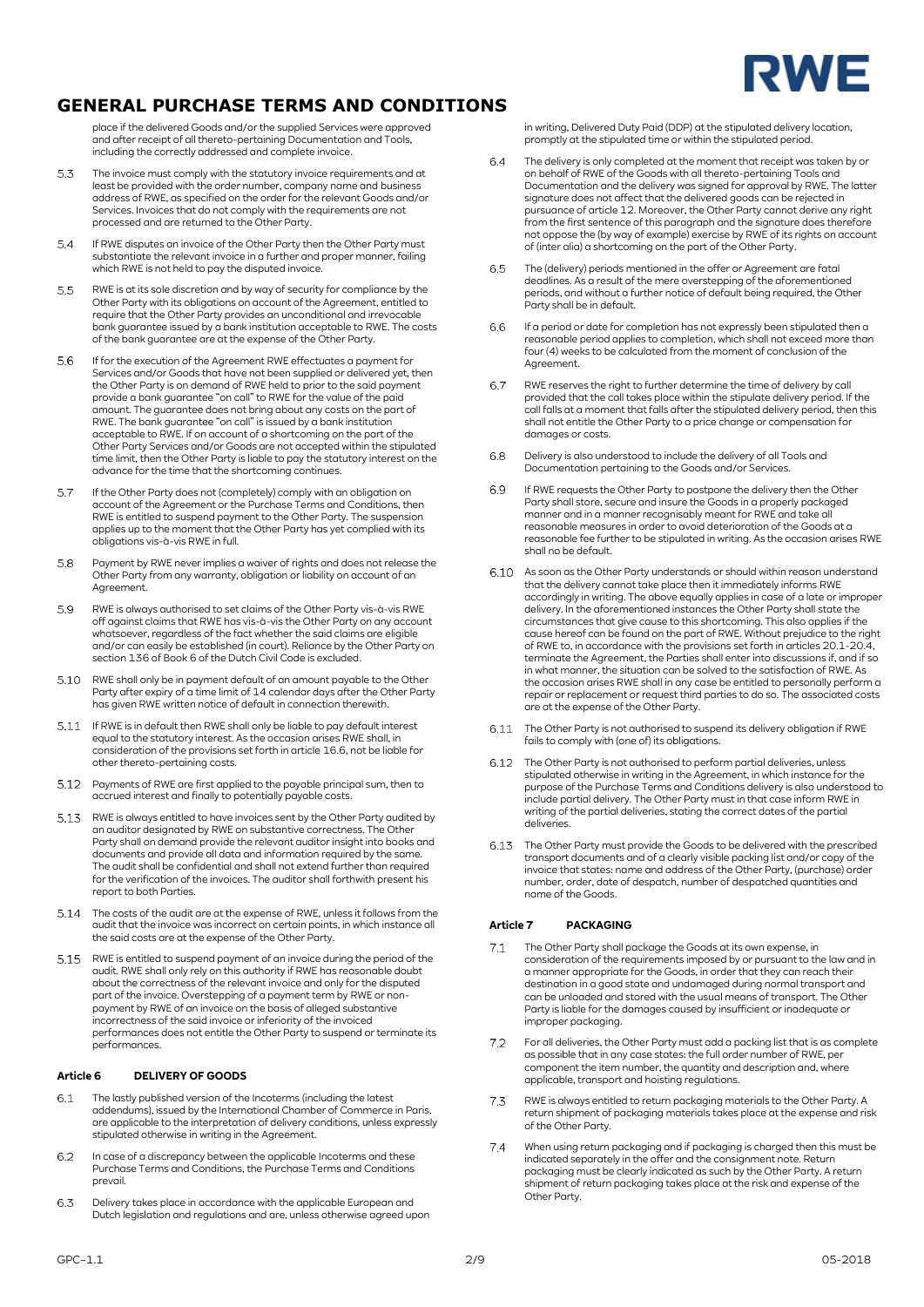

## **Article 8 SPARE PARTS**

8.1 The Other Party shall keep spare parts in stock during a period that can, according to common opinion, be qualified as reasonable and shall deliver the same on market terms, even if the production of the said Goods has meanwhile been discontinued. The Other Party shall inform RWE in a timely fashion of the time of discontinuation of the production in order to give RWE the opportunity to order spare parts.

### **Article 9 (TRANSFER OF) TITLE AND RISK**

- 9.1 The title and the risk of the Goods transfer from the Other Party to RWE at the moment that the Goods were actually delivered and were accepted unambiguously by RWE in accordance with these Purchase Terms and Conditions and/or the Agreement, unless the Parties expressly stipulate otherwise in the Agreement or the Goods are rejected by RWE after the delivery in pursuance of article 12.
- 9.2 If RWE is in conformity with the Agreement held to pay an advance for the Goods to be delivered, then the title of the said Goods transfers from the Other Party to RWE at the moment of the first payment thereof. Up to delivery and acceptance of the Goods by RWE the risk of the Goods shall be vested in the Other Party who can be qualified as the holder of the said Goods for RWE.
- 9.3 In addition to the provisions set forth in this article the title and the risk of rights also transfer from the Other Party to RWE at the moment of signature of a relevant written agreement by and between the Other Party and RWE.
- 9.4 In case of full or partial rejection of the Goods in pursuance of article 12 the risk and the title are deemed to have never transferred to RWE. RWE is entitled to store the Goods at the expense and risk of the Other Party.
- All goods and documents made available to the Other Party by RWE within 9.5 the framework of the Agreement remain the property of RWE. The Other Party shall return the said goods and documents immediately after the completion of the contract, or as much sooners as with reason possible, to RWE.
- 9.6 All goods developed and/or manufactured by the Other Party within the framework of the Agreement, including but not limited to drawings, sketches, moulds, dies, prototypes, computer software in the form of source code, object code and/or print-outs and the thereto-pertaining Documentation and other Tools, become, immediately after manufacture, the property of RWE.
- In case of postponement of delivery of the Goods in accordance with the 9.7 provisions set forth in articl[e 6.9](#page-1-0) the title of the relevant Goods transfers from the Other Party to RWE at the moment that the Goods are identifiably stored as property of RWE at or on behalf of the Other Party.
- The Other Party guarantees that RWE acquires the unencumbered title of 9.8 the Goods. The Other Party hereby waives all rights and authorities with regard to the Goods that the Other Party is entitled to pursuant to a right of retention or right to complain.

#### **Article 10 PERFORMANCE OF SERVICES**

- 10.1 The Other Party shall perform the Services as described in the Agreement in accordance with the applicable European and Dutch legislation and regulations.
- The Other Party is held to warn RWE of inaccuracies in the contract upon  $102$ the conclusion or execution of the Agreement. If the Other Party fails to comply with its obligation to warn then the Other Party is liable for all damages deriving from the same.
- 10.3 The Other Party shall at the stipulated time or within the periods established in the Agreement perform the Services and carry out the thereto-pertaining activities. Following the mere overstepping of the stipulated time limits for the performance of the Services the Other Party shall be in default.
- <span id="page-2-0"></span>10.4 The Other Party shall only have completed the activities within the framework of the Services to be performed at the moment that RWE approved the performed Services in writing. The Other Party cannot derive any right from this approval and approval does not oppose rights to be exercised by RWE (inter alia) on account of a shortcoming on the part of the Other Party.
- 10.5 The Other Party shall perform the Services as befits an expert contractor and in conformity with high standards whilst making use of the correct materials and whilst relying on sufficient and qualified personnel.
- 10.6 During the Services to be performed the Other Party is always responsible and provides for the reliance on Tools and/or personnel. The Other Party and provides for the rendrice of Froots and/or personnel. The other Farty<br>bears the risk for the activities, regardless of their state of completion, as also for the Tools made available by RWE up to the moment that the activities were completed in accordance with the provisions set forth in articl[e 10.4](#page-2-0)
- 10.7 The Other Party is not authorised to suspend the performance of the activities if RWE fails to comply with (one of) its obligations.
- 10.8 Apart from the statutory rules regarding health and safety the Other Party is held to comply with the relevant regulations of RWE and to have the persons encumbered by the Other Party with the performance of the Services and the relevant supervision comply with the same, without RWE thus being liable for additional costs. The said regulations are available from RWE.
- The Other Party must at its own expenses provide for the application for, the  $10.9$ receipt of and the compliance with permits, exemptions and other official documents that are required for the execution of the Agreement, unless otherwise agreed upon in writing.
- 10.10 If so required by RWE then the Other Party provides a written specification of the personal details (and the changes in the same) that bear relevance in connection with the performance of the Services and qualifications of the personnel that perform or shall perform the Services.
- 10.11 If RWE, for reasons of its own, deems one or more members of staff of the Other Party that performs the Services to be unsuitable for the same then the Other Party shall on corresponding demand of RWE make one or more suitable replacements available.
- 10.12 As soon as the Other Party understands or can within reason expect that the Services cannot be performed within the stipulated period or within specific time limits then the Other Party shall inform RWE accordingly in writing stating the cause of the delay, failing which the Other Party can later no longer rely on the said circumstances. RWE shall subsequently inform the Other Party whether or not the time can be postponed or whether or not the stipulated period can be extended. In case of an extension a new date or period shall be stipulated by and between the Parties.
- 10.13 In urgent instances RWE is authorised to at the expense of the Other Party rely on third parties in order to avoid and/or limit stagnation. The above equally applies if it should within reason be assumed after consultation with the Other Party that the latter cannot perform the Services within the stipulated period or within the specific time limits. This shall not release the Other Party from its obligations pursuant to the Agreement.
- 10.14 If so required by the business conditions then the Other Party must, at the request of RWE, interrupt or have interrupted its Services. Further consultation shall take place about the financial consequences to the extent that the cause cannot be blamed on the Other Party.

#### **Article 11 CHANGES**

- 11.1 RWE is entitled to require of the Other Party that the scope and/or nature of the Goods to be delivered and/or the Services to be supplied is changed. RWE is moreover authorised to make modifications in the drawings, models, designs, instructions, specifications and the like with regard to the Goods to be delivered.
- 11.2 If these changes affect, at the discretion of the Other Party, the stipulated price and/or delivery periods then the Other Party shall, before complying with the required changes, inform RWE as soon as possible, however at the latest 8 calendar days after notification of the changes, in writing. If the said consequences for the price and/or delivery period are, at the discretion of RWE, unreasonable compared to the nature and the scope of the change then RWE is entitled to terminate the Agreement with immediate effect. Termination on the basis of this article does not entitle the Parties to compensation for damages and/or costs.
- If due to additional requirements or changed insights of RWE or due to a change of the statutory rules applicable to the performances to be delivered the performances that the Other Party must deliver on account of the Agreement demonstrably become more burdensome or are expanded by more than 10% compared to the original contract, then there shall be question of contract extras. Contract extras are not understood to include additional activities or changed insights that the Other Party should have foreseen upon the conclusion of the Agreement. If a Party is of the opinion that there is question of contract extras, then it shall forthwith inform the other Party accordingly.
- 11.4 The Other Party does not commence the contract extras before it has received a written contract from RWE. The Other Party submits a written specification with regard to the scope of the expected contract extras and the relevant duration and costs in order to be awarded the contract. The provisions laid down in the Agreement are applicable to the contact extras to be performed by the Other Party. This also applies to the rates and potential discounts, to the extent that they are not changed by the further written contract. The Other Party can, with the submission of a specification of costs related to contract extras, not impose further or more burdensome conditions that those already agreed on by RWE upon the conclusion of the Agreement.
- $11.5 -$ Contract extras can only be performed and charged by the Other Party after prior written consent of RWE.

## <span id="page-2-1"></span>**Article 12 CHECK, INSPECTION CONTROL AND TEST**

 $12.1$ The Other Party shall each time, when requested by RWE, give RWE the opportunity to (re-)check, (re-)inspect, (re-)control and/or (re-)test the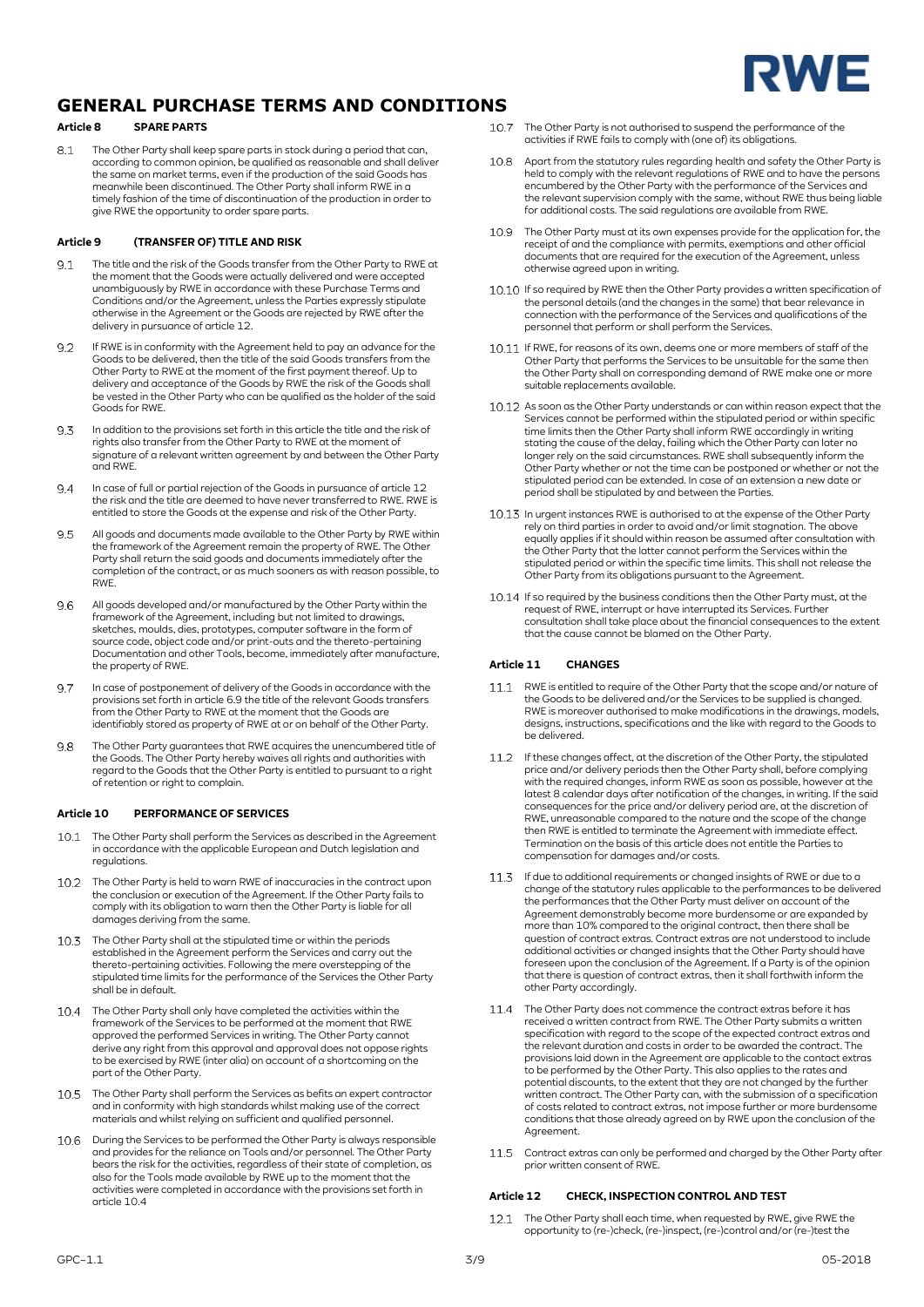

(partly) delivered or to be delivered Goods and/or the (partly) supplied or to be supplied Services, inter alia on the basis of these Purchase Terms and Conditions, the specifications stipulated by and between the Parties and the officially applicable specifications and other requirements that derive from applicable legislation and regulations.

- 12.2 In connection with the check in accordance with this article the Other Party lends its full cooperation to RWE, which shall in any case consists of the supply of all information requested by RWE and the provision of access to the places where the Goods are produced or stored and the supply of documentation and information.
- 12.3 The costs of a (re-)check, (re-)inspection, (re-)control and/or (re-)test are, unless expressly stipulated otherwise, at the expense of the Other Party.
- 12.4 Both in the instance that RWE approves the Goods and/or Services and in the instance that it rejects the same it shall inform the Other Party accordingly in writing. RWE can never be deemed to have agreed with approval of the Goods and/or Services in writing.
- 12.5 In case of rejection of the Goods and/or Services RWE is entitled to set a time limit within which the Other Party must proceed with replacement of the rejected Goods and/or the repeated performance of the Services. If the Other Party cannot deliver and/or supply the Good and/or Service within the imposed time limit in a proper manner and in conformity with the stipulated specifications, then it is in default by operation of law. In that case RWE is entitled to rescind the Agreement with immediate effect out of court and the Other Party must forthwith repay the potentially already paid amount without a further demand being required, all without prejudice to the provisions set forth in articl[e 16.1.](#page-4-1)
- $126$ The Other Party grants RWE the right to, in case of (interim) rejection, use the rejected goods until the stipulated requirements are met. The use of rejected goods by RWE never implies a waiver of any right vested in RWE in connection with the rejection.
- In urgent instances and if, where possible, after consultation with the  $12.7$ Other Party it should within reason be assumed that the Other Party cannot or shall not provide for repair or replacement then RWE is entitled to, at the expense and risk of the Other Party, personally provide for repair or replacement or request third parties to do so without the latter releasing the Other Party from its obligations pursuant to the Agreement. The foregoing equally applies if it should within reason be assumed that the Other Party cannot or shall not provide for repair or replacement in a timely or proper fashion.
- 12.8 If the delivery of the Goods or the supply of the Services takes place in parts, then each shipment or each part is approved separately. In case of rejection of a shipment or part the Other Party cannot rely on the approval of a previous shipment or a previous part.
- 12.9 If in consultation a (re-)check, (re-)inspection, (re-)control and/or (re-)test is performed by an independent institution then the outcome shall have binding effect on the Parties.
- 12.10 The check, inspection, control and/or test as intended in this article or the omission thereof cannot be qualified as acceptance, approval or similar consent and does not affect any of the rights and claims of RWE.

## **Article 13 WARRANTY**

- <span id="page-3-0"></span>13.1 The Other Party warrants the soundness of the Goods delivered and the Services supplied by the same as also that they correspond with the Agreement and the Purchase Terms and Conditions. The Other Party warrants the correctness and completeness of the information and specifications supplied by the same in connection therewith. The aforementioned warranty does in any case comprise that:
	- a) the Goods and/or Services are entirely suitable for the purpose for which the order was placed and the Agreement was concluded;
	- b) the Goods are new, of good quality, complete and free from defects and rights of third parties;
	- $\overline{c}$ the Goods and/or Services dispose of the features that were promised and are accompanied by all documentation requested by RWE regardless of the fact whether or not the said documentation was requested by RWE prior to, during or after the conclusion of the Agreement;
	- all components of the delivery of the Goods are included, including  $\overline{d}$ those that are not expressly mentioned in the Agreement but are required for a proper operation;
	- the Services shall be performed in a professional and uninterrupted manner in consideration of the highest possible requirements that can be imposed on the same at the time of the performance;
	- the Goods and/or Services are accompanied by all data and  $f$ instructions that are required for correct and safe use;
	- the Goods and/or Services do in all aspects comply with all regulations  $\alpha$ that derive from the applicable European and Dutch legislation and regulations in the area of – inter alia – safety, health, wellbeing, working conditions and the environment;
	- the Goods and/or Services do in all aspects comply with the safety  $h)$ and quality standards applied within the industry;
- the Goods do not contain manufacturing, material or design errors or other defects also as intended in section 186 of Book 6 of the Dutch Civil Code;
- the use of the Goods, including potential resale, does not infringe any  $i)$ rights of third parties, also including intellectual property rights.
- 13.2 The Other Party provides a warranty on the Goods and Services of at least 24 months that takes effect on the day after written approval of the Goods and/or Services in accordance with articl[e Article 12.](#page-2-1) The expiry of the aforementioned time limit does not affect the rights that RWE can borrow from the law and the Agreement.
- If during the period of 24 months after delivery the Goods and/or Services 13.3 do not appear to comply with the warranty provided in articl[e 13.1,](#page-3-0) then the Other Party is held to on written demand of RWE forthwith, however at the latest within 10 Working Days, repair or replace the Goods and/or Services at its own expense and without prejudice tot eh other rights of RWE, e.g. the right to terminate the Agreement and/or claim additional, full or alternative compensation.
- $134$ In urgent instances and if it should within reason need to be assumed that<br>the Other Party shall fail to comply with its warranty obligations and the<br>Other Party cannot or shall not provide for repair or replacement then R is authorised to, at the risk and expense of the Other Party, provide for repair or replacement or request third parties to do so without the latter releasing the Other Party from its obligations pursuant to the Agreement or these<br>Purchase Terms and Conditions. The above equally applies if the Other Party<br>cannot or shall not provide for repair or replacement in a timely or prope fashion.
- 13.5 A stipulated warranty period again takes effect after acceptance of the performed repair, the replacement or addition to which the warranty provisions are applicable.
- The warranty provided by the Other Party as intended in article [13.1](#page-3-0) applies in addition to other warranties potentially provided by the Other Party or warranties or obligations deriving from the law and is also provided for the benefit of buyers of RWE and other users of the Goods and Services. This article shall not release the Other Party from its liability for hidden defects of Goods or improperly supplied Services that remained hidden that become apparent after the expiry of the warranty period but that were present or performed prior to this period.
- 13.7 Termination of the Agreement does not affect the obligations of this article at the expense of the Other Party.

### <span id="page-3-4"></span>**Article 14 INTELLECTUAL PROPERTY AND INDEMNIFICATION**

- 14.1 All intellectual and industrial property rights, in any form whatsoever, in respect of goods that are made available to the Other Party by RWE for the benefit of the execution of the Agreement, including software and systems of RWE supplied by third parties, are exclusively vested in RWE, unless expressly indicated otherwise.
- <span id="page-3-1"></span>14.2 All intellectual and industrial rights, in any form whatsoever, that arise due to or as a result of the execution of the Agreement by the Other Party are vested in or belong to RWE. Data carriers that the aforementioned rights are related to belong to RWE.
- 14.3 Where applicable the rights as intended in article [14.2](#page-3-1) are in pursuance of these Purchase Terms and Conditions transferred to RWE by the Other Party. After the occurrence of the said rights the relevant transfer is hereby already accepted by RWE. To the extent that the transfer of these kinds of rights requires a further deed the Other Party shall on demand of RWE lend its cooperation in the transfer of these kinds of rights, without being able to impose any conditions in connection therewith.
- 14.4 The Other Party is held to use the material made available by RWE in such manner that a violation of any intellectual property right vested on the said material is out of the question. The Other Party is held to mark the said material as recognisable property of RWE.
- <span id="page-3-2"></span>14.5 The Other Party warrants that the use, including the resale, of (parts of) the Goods delivered by and the Services supplied by the same or of the Tools sold or manufactured by the same for the benefit of RWE do not infringe any intellectual and industrial property right of third parties and that the use thereof is neither otherwise unlawful vis-à-vis third parties in any country.
- <span id="page-3-3"></span>14.6 If the use by RWE as intended in articl[e 14.5](#page-3-2) infringes or threatens to infringe an intellectual or industrial property right of third parties, or any other right of third parties, then the Other Party shall:
	- a) acquire a right to use the relevant Goods and/or Tools;
	- change the relevant Goods and/or Tools in such manner that the b) infringement is cancelled;
	- replace the relevant Goods and/or Tools by equivalent goods that do not  $\mathbf{C}$ infringe the rights of third parties;
	- take back the relevant Goods and/or Tools upon repayment of the price d) paid for the same;

all:

a) in consultation with RWE: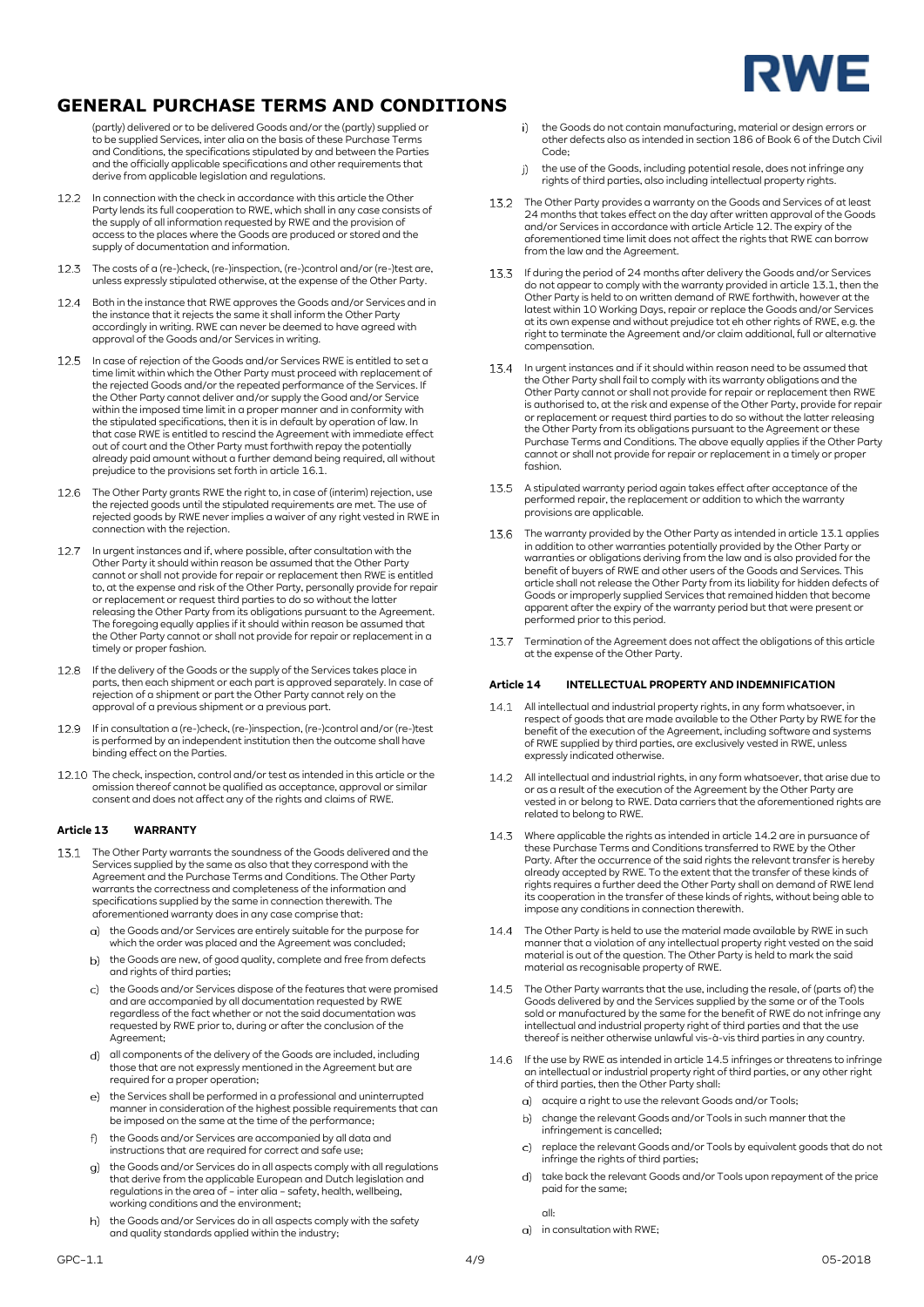

- without additional costs on the part of RWE apart from the stipulated purchase price, and
- $\overline{c}$ without the possibilities for use being more limited than of the Goods and/or Tools originally to be delivered.
- 14.7 The Other Party shall in the first instance try to realise the option enumerated highest in articl[e 14.6.](#page-3-3) If the Other Party demonstrated that the realisation thereof is within reason not possible then the Other Party is entitled to implement the option enumerated below that. In addition, the Other Party shall immediately take all other required measures and inform RWE accordingly as soon as possible.
- The Other Party indemnifies RWE against potential rightful or wrongful claims regarding an (alleged) infringement of an intellectual or industrial property right of the Other Party or a third party to the extent that the (alleged) infringement is related to, derives from or is in any way whatsoever related to the execution of the Agreement or involvement of the Other Party, regardless of the fact whether or not the aforementioned infringement can be blamed on RWE. In case of this kind of claim the Other Party commits to at its own expense take all measures that may contribute to the continuation of the infringement, prevention of stagnation at RWE and limitation of the additional costs and/or damages incurred by RWE.
- 14.9 Unless RWE expressly requests otherwise, the Other Party provides for the defence in proceedings that may be instituted against RWE on account of an alleged infringement of rights of third parties. RWE shall immediately inform the Other Party in writing of this kind of action and provide the Other Party with the within reason required authorisations and assistance. The Other Party indemnifies RWE against all damages and costs, including but not limited to costs that are related to (a cost award in) proceedings, and shall pay the costs of the proceedings.
- Without prejudice to the provisions set forth above in this article, RWE is entitled, if third parties hold RWE liable for an infringement of intellectual and/or industrial property rights, to rescind the Agreement in writing out of court, either in full or in part, without being liable for compensation visà-vis the Other Party.
- To the extent that costs are related to the establishment of an intellectual and/or industrial property right the said costs shall be at the expense of RWE. The Other Party hereby irrevocably authorises RWE to register the intellectual property rights and/or the transfer of the said rights to RWE in the relevant registers.
- 14.12 Without prior written consent, the Other Party shall not use trade names, trademarks or logos that belong to RWE either individually or in combination with trade names belonging to the Other Party or to third parties.

## **Article 15 CONFIDENTIALITY**

- <span id="page-4-2"></span>The Other Party commits to observe absolute confidentiality with regard to all information and data of or about RWE that come to the knowledge of the Other Party, directly or indirectly, and that are of a confidential nature or of which the Other Party should within reason understand the confidentiality. The Other Party shall never use this confidential information and these confidential data for personal use and/or communicate, make available, provide insight into or otherwise render the same accessible to third parties other than strictly required within the framework of the execution of the Agreement and after prior written consent of RWE.
- 15.2 With regard to the information as intended in articl[e 15.1](#page-4-2) the Other Party guarantees confidentiality for the duration of the Agreement and during a period of three years after termination thereof and it commits:
	- to observe all reasonable measures for secure retention of the information;
	- b) to limit the access to the information to persons within the organisation of the Other Party to the extent that the said information is required for (the execution of) the Agreement;
	- not to retain the information longer than within reason required for the execution of the Agreement and to after full execution of the Agreement again immediately make these data, including the copies thereof, available to RWE or to, after obtained permission, destroy the same in which instance evidence of the destruction must be made available to RWE.
- The Other Party sees to it that its personnel is informed of the confidentiality obligations set forth in this article and commits its personnel as well as the third parties relied on by the same for the execution of the Agreement in writing to the same confidentiality or to have the said third parties sign confidentiality agreements submitted to **RWF**
- 154 If an Agreement is terminated, whether or not early, then the Other Party shall see to it that all information that originates from RWE, including materials, discs, documents, documentation and other data carriers with data and/or information, is immediately made available to RWE.
- 15.5 The Other Party is not allowed, without the prior written consent of RWE, to publicise the conclusion and execution of an Agreement in any way whatsoever or to, either directly or indirectly, maintain contacts with clients of RWE. The Other Party shall moreover, if the Other Party is familiar with publicity in respect of RWE or should within reason have been familiar with this, always refrain from acts, also after this Agreement has come to an end, that could within reason prejudice the reputation of RWE and/or its products and/or services.
- 15.6 Without prejudice to the right to compensation and the other statutory rights, RWE is, in case of a breach of the provisions set forth in this article by the Other Party, entitled to collect an immediately claimable penalty, not subject to moderation, of € 5,000.00 (in words: five thousand euros) per breach and the same amount for each day that the breach continues, with a maximum of € 50,000.00. The amount is paid by the Other Party immediately after establishment of the breach by RWE.

### **Article 16 LIABILITY**

- <span id="page-4-1"></span>16.1 The Other Party is liable for all damages that are incurred by RWE as a result of a failure to comply with the obligations of the Other Party that derive from the Agreement or these Purchase Terms and Conditions as also as a result<br>of the actions or omissions, including unlawful actions, of the Other Party, its<br>personnel or (personnel of) third parties relied on by the same incl not limited to, (sub-)contractors and other auxiliary persons.
- 16.2 Without the provisions set forth elsewhere in the Agreement or these Purchase Terms and Conditions, RWE can give the Other Party notice of default if the Other Party fails to comply with its obligations for the Agreement or these Purchase Terms and Conditions. The notice of default is given in writing in the course of which the Other Party is given a reasonable time limit in order to yet comply with its obligations. The said awarded time limit is a fatal deadline. If compliance fails to materialise within this time limit, then the Other Party shall be in default.
- 16.3 The Other Party is immediately in default if compliance with the relevant obligations within the stipulated time limit has already become permanently impossible.
- 16.4 The notice of default is not required if the time limit within which the compliance should have taken place was extended prior to the expiry thereof.
- 16.5 As a result of the liability as intended in article [16.1](#page-4-1) the Other Party is liable to pay compensation for all direct damages incurred by RWE. In this respect<br>the Other Party indemnifies RWE against all claims of (personnel of) third<br>parties including, but not limited to, (sub-)contractors and (sub-)supp
- <span id="page-4-0"></span>The liability of RWE for damages incurred by the Other Party or its personnel 16.6 is excluded, unless the said damages are the result of intent or intentional recklessness on the part of managerial personnel of RWE.
- 16.7 If RWE uses a penalty clause in an Agreement, then this shall not affect the right of RWE to claim compliance and/or compensation.
- 16.8 To the extent not expressly determined otherwise, the Other Party shall not be liable for indirect damages and consequential damages incurred by RWE in connection with the execution of the Agreement. Indirect damages and consequential damages are only understood to include lost profit and lost income.
- The aforementioned limitations of liability are expressly not applicable if<br>there is question of (i) intent, negligence or intentional recklessness, (ii)<br>infringements of intellectual (property) rights of RWE as intended i [Article 14,](#page-3-4) (iii) a violation of a statutory provision as a result of which RWE<br>incurs damages or as a result of which a regulatory authority imposes a<br>penalty on RWE, and (iv) benefits that can be claimed respectively tha

## **Article 17 INSURANCES**

- <span id="page-4-3"></span>17.1 The Other Party is held to be adequately insured to cover the potential liabilities and risks that derive from the applicable Agreement.
- 17.2 On demand of RWE the Other Party forthwith provides (an authenticated copy of) the policies for which the Other Party is liable to take out insurance pursuant to articl[e 17.1](#page-4-3) as well as evidence of premium payment regarding the said insurances or a declaration of the insurer regarding the existence of the said insurances.
- 17.3 If the Other Party can, in connection with its potential liability vis-à-vis RWE, claim payment pursuant to an insurance agreement then the Other Party must see to it that the said payment is made directly to RWE.
- 17.4 Insurance by the Other Party does not result in any limitation of its liability or co-liability of RWE.

## **Article 18 NON-IMPUTABLE SHORTCOMING (FORCE MAJEURE)**

18.1 In case of force majeure on the part of a Party the compliance with the Agreement is suspended either in full or in part for the duration of the period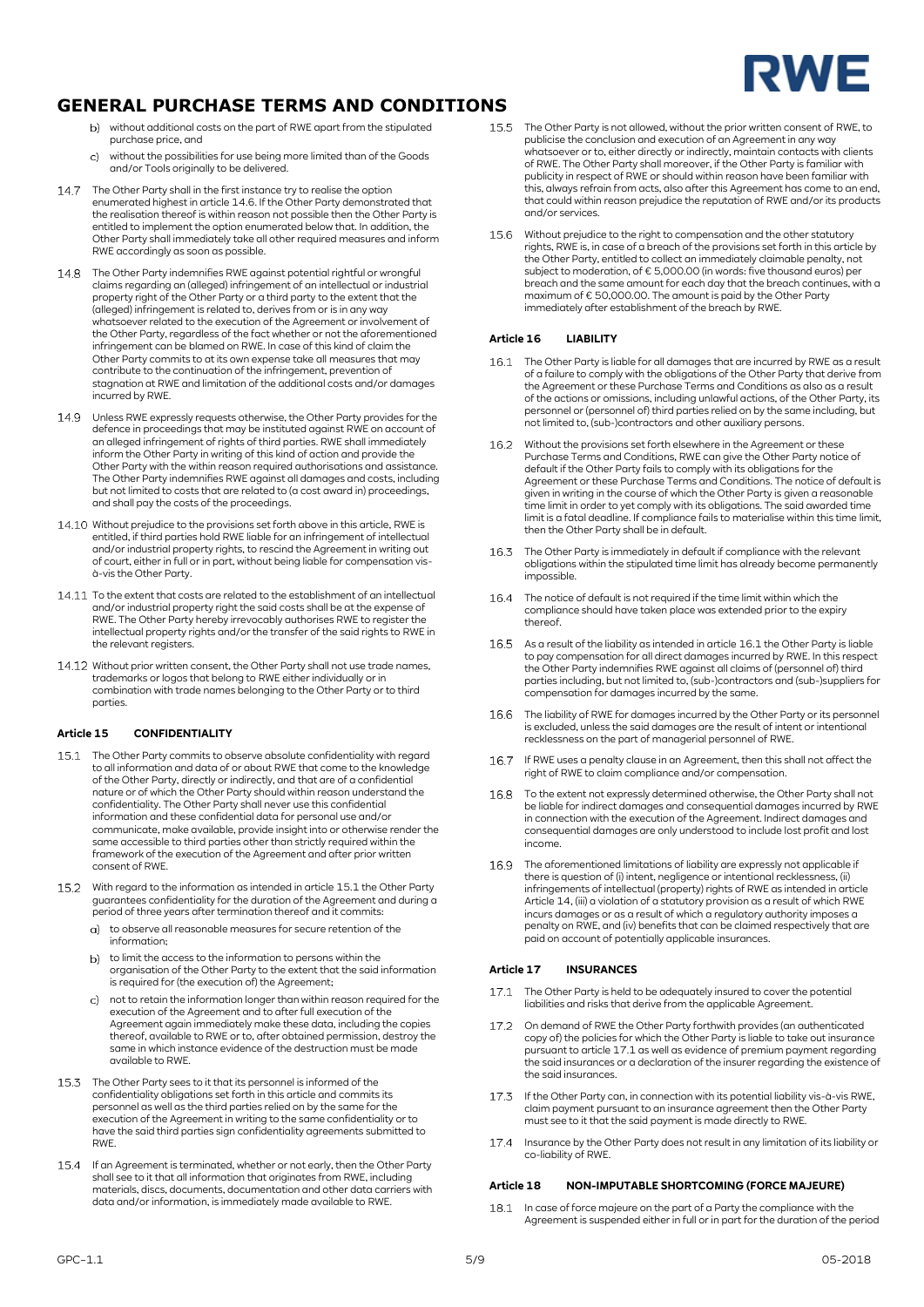

of force majeure, without the Parties reciprocally being liable to pay any form of compensation in connection therewith

- 18.2 Subject to forfeiture of reliance on force majeure by the Other Party, the Other Party must forthwith, however at the latest within three (3) calendar days after the occurrence of the said situation of force majeure, give notice of the same in writing.
- 18.3 If the situation of force majeure that affects the Other Party lasts longer than thirty (30) calendar days then RWE is entitled to rescind the Agreement with immediate effect and without judicial intervention by means of a registered letter, without being liable to pay compensation. Force majeure on the part of the Other Party is in any case not understood as a lack of personnel, industrial actions, breach of contract of suppliers or third parties otherwise relied on by the Other Party, breakdown of auxiliary materials, liquidity or solvency issues at the Other Party.

### <span id="page-5-2"></span>**Article 19 IMPUTABLE SHORTCOMING AND DEFAULT**

- 19.1 If the Other Party is in default pursuant to article 16 then RWE is, in addition to the provisions set forth elsewhere in these Purchase Terms and Conditions or in the Agreement, entitled to, without any further notice of default or judicial intervention being required:
	- g) claim compliance with the Agreement(s):
	- to fully or partly suspend the execution of the Agreement and Agreements directly related to the same;
	- exclusively in case of failing, late or incomplete delivery (completion) claim an immediately claimable penalty, not subject to moderation, from the Other Party of 0.5% of the purchase price of all Goods to be delivered pursuant to the Agreement for each day that the Goods are not delivered in a timely fashion or not complete with a maximum of 5% of the total purchase price, without prejudice to the right to claim compliance or full compensation;
	- have the Agreement implemented, either in full or in part, by third parties without thus releasing the Other Party from its (other) obligations from the Agreement, and/or
	- e) terminate or rescind the Agreement(s), at the discretion of RWE; all without prejudice to other rights of RWE deriving from this or any further Agreement concluded with the Other Party or from the law, including the right to claim additional, full or alternative compensation, and without RWE being liable for any compensation.

### **Article 20 TERMINATION OF THE AGREEMENT**

- <span id="page-5-0"></span>20.1 RWE is always authorised to terminate or suspend the Agreement, either in full or in part, with immediate effect and without stating reasons, unless otherwise agreed upon in writing.
- <span id="page-5-3"></span>Without prejudice to the provisions set forth elsewhere in the Purchase Terms and Conditions, RWE is entitled to, at its sole discretion, terminate or rescind the Agreement, without any further notice of default or judicial intervention being required, if:
	- a) the Other Party applies or obtains suspension of payment;
	- b) the Other Party files a winding-up petition or is declared insolvent;
	- c) the Other Party loses the right to freely dispose of its assets or parts thereof due to an attachment, administration or otherwise and does not reacquire the right of disposition within four (4) weeks;
	- d) the Other Party discontinues its business;
	- e) the control of the Other Party (either directly or indirectly) over the activities of its business or a part of its business transfers to a third party – which the Parties also understand as a merger within the meaning of section 1 under d of the SER Merger Code 2000;
	- f) the Other Party forfeited a penalty as intended in article Article 19 on more than two occasions;
	- the Other Party no longer disposes of the necessary permits that are  $g)$ required for the execution of the Agreement;
	- the Other Party must otherwise within reason be deemed to no longer  $h)$ be able to comply with its obligations.
- 20.3 All claims of RWE vis-à-vis the Other Party shall, in the instances as in stamp of the case of the article called in articl[e 20.1,](#page-5-0) immediately fall due in full.
- <span id="page-5-1"></span>20.4 In case of early termination of the Agreement as intended in article[s 20.1](#page-5-0) and [20.2](#page-5-3) the Other Party is exclusively entitled to payment of the following:
	- payment for the Goods and/or Services that were delivered in accordance with the Agreement;
	- demonstrable additional costs approved by RWE that the Other Party  $h$ incurred or shall within reason still need to incur in connection with the termination of the Agreement, not consisting of compensation for loss of production, lost profit and incurred losses.
- 20.5 In case of early termination in pursuance of an imputable shortcoming the Other Party is only entitled to payment for the Goods and/or Services that were delivered in accordance with the Agreement. RWE is entitled to set

potential costs and compensation off against this amount. The potential surplus paid by RWE shall immediately fall due.

- 20.6 In case of termination on any ground whatsoever the Other Party shall immediately:
	- cease the execution of the Agreement in a safe and responsible manner;
	- b) enable RWE to take over the execution of the Agreement and take over all material and/or goods;
	- remove material and potential other properties of the Other Party  $\cap$ and/or personnel of the Other Party from the premises of RWE, unless otherwise agreed upon in writing;
	- on demand of RWE transfer all rights and obligations that the Other  $d)$ Party concluded with (sub-)contractors with regard to the execution of the Agreement to RWE in writing.
- $20.7$ The failure of RWE to require compliance shall not affect any of its (other) statutory rights in connection therewith.

### **Article 21 RECIPIENTS' AND VICARIOUS TAX LIABILITY**

- <span id="page-5-4"></span>If and to the extent that the recipients' and/or vicarious tax liability may in pursuance of sections 34 and 35 of the Dutch Collection of State Taxes Act 1990 ("*Invorderingswet 1990*") apply to the Agreement the Other Party must comply with all obligations deriving from the said Act.
- 21.2 The Other Party is held to lend cooperation in:
	- a) the creation of guarantees for the contribution of taxes and national insurance contributions related to the activity, and
	- the indemnification against the income and turnover tax and/or national insurance contributions of RWE in connection therewith by means of the use of a so-called G account at a bank institution or a deposit account with the Dutch Tax Authorities.
- 21.3 The Other Party shall guarantee that its invoice complies with the invoice requirements in pursuance of the legislation and regulations (in particular the Dutch Decree of 6 December 2014, no. BLKB 2014-704M) and the Other Party shall keep a registration of the persons who were hired or performed work for RWE on a (sub-)contracting basis. The said registration also includes the names, date of birth and, where statutorily required, the civil service number (CSN) of the relevant persons. If RWE deems it to be required that more data are recorded and/or supplied, then the Other Party shall on demand of RWE forthwith record respectively supply the said data. The Other Party shall guarantee that the relevant persons lend their cooperation in the same. The Other Party must also declare vis-à-vis RWE that the relevant persons were employed by the same at the moment of the performance of the Services.
- <span id="page-5-5"></span>21.4 The Other Party shall, if and to the extent that there is question of circumstances as intended in articl[e 21.1,](#page-5-4) also indicated on the invoice:
	- a) the G account number with the bank institution that part of the invoice amount must be paid to;
	- a description or reference of the work for which payment is made as well  $b)$ as the wage amount pursuant to section 10 of the Dutch Income Tax Act 1964 ("*Wet op de loonbelasting 1964*");
	- the number or reference of the agreement with which the Other Party  $\mathcal{C}$ supplied personnel; and
	- d) the period during which the performance or performances was or were delivered.
- <span id="page-5-6"></span>21.5 The percentage of the invoice amount that must be paid to the G account for the national insurance contributions and income tax and, as the occasion arises, turnover tax amounts to:
	- a) depending on the type of SNA reference, at least 25%, or
	- b) failing the SNA reference, 40%.
- 21.6 The provisions set forth in article[s 21.4](#page-5-5) and [21.5](#page-5-6) are not applicable if the Other Party disposes of an SNA registration and a so-called exculpation declaration of the Dutch Tax Authorities from which it becomes apparent that the Other Party provided security with the Dutch Tax Authorities for the payment of income tax, national insurance contributions and income tax. The Other Party must annually submit this exculpation declaration to RWE.
- 21.7 At the request of RWE the Other Party must accompany invoices by respectively refer to the registration from which it becomes apparent what persons were deployed on what days and during how many hours per day for the performance of the Services.

#### **Article 22 COMPLIANCE WITH DUTCH LABOUR MARKET FRAUD (BOGUS SCHEMES) ACT**

- <span id="page-5-7"></span>22.1 During the performance of the Services the Other Party complies with the applicable legislation and regulations in the area of working conditions and with the Collective Labour Agreement that applies to it employees and records all terms and conditions of employment for the benefit of the performance of the Services in a transparent and accessible manner.
- $22.2$ If so requested the Other Party immediately provides the competent authorities access to the terms and conditions of employment as intended in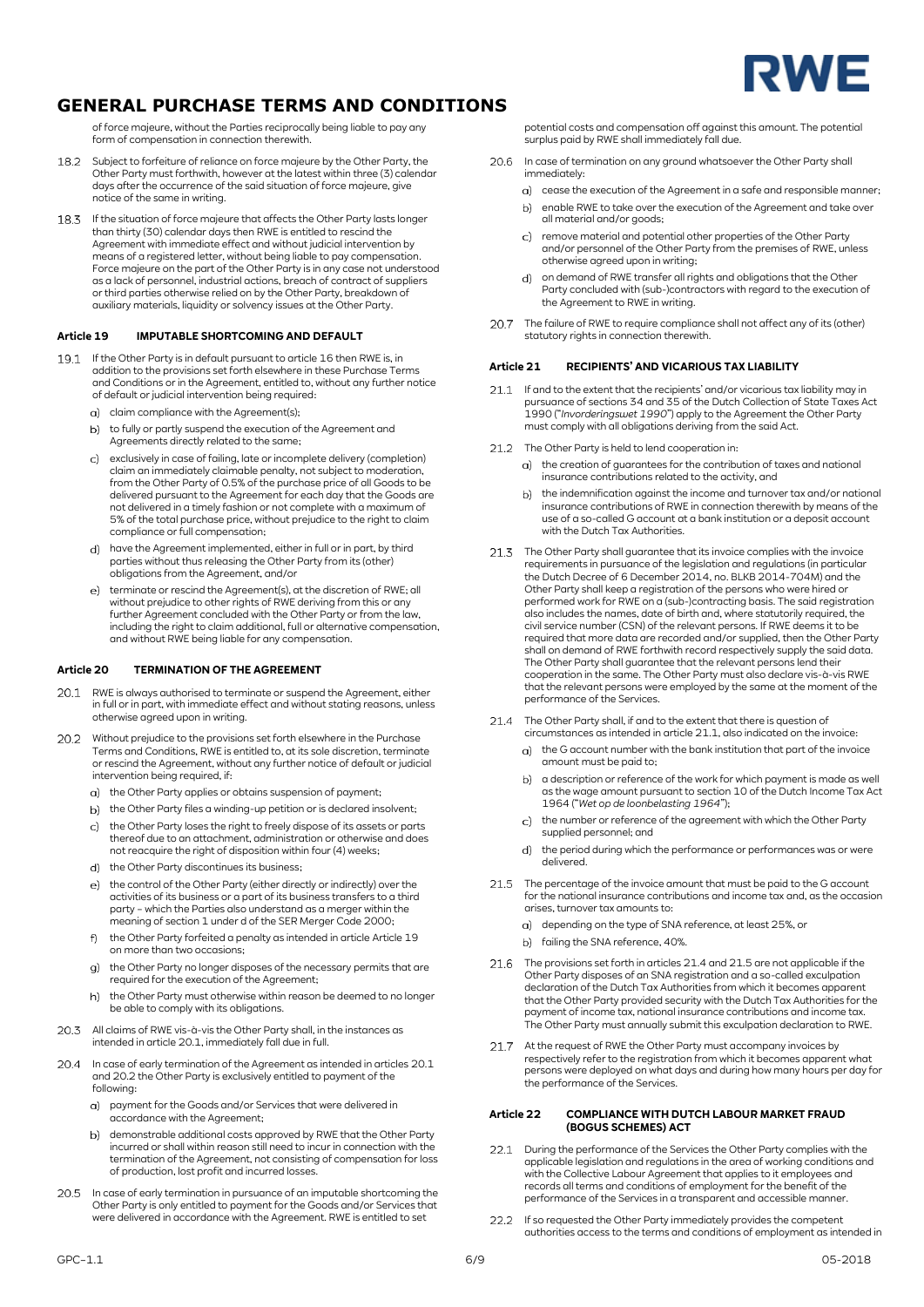

articl[e 22.1](#page-5-7) and lends its cooperation in all required checks, audits or wage validations.

- 22.3 If so requested the Other Party immediately provides RWE access to the terms and conditions of employment as intended in article [22.1](#page-5-7) if RWE deems this to be required in connection with the prevention or the handling of back wages in connection with work for the benefit of the performance of the Services.
- 22.4 The Other Party is held to impose the obligations that derive from this article in full on all parties with whom the Other Party concludes agreements for the benefit of the performance of the Services and must also stipulated that the said parties in turn impose these obligations in full on all parties with whom they conclude agreements for the benefit of the performance of the Services.

## **Article 23 PROCESSING OF PERSONAL DATA**

- If the Other Party processes personal data for RWE as part of the implementation of the Agreement, the Other Party will be considered a processor within the meaning of the General Data Protection Regulation (GDPR). This clause should be considered as a processing agreement within the meaning of the GDPR. In cases where RWE considers it expedient or necessary as part of the implementation of the Agreement, the Parties will conclude a separate Processing Agreement.
- 23.2 In the event that the Other Party processes Personal Data, it undertakes to:
	- a) Solely Process the Personal Data in accordance with all applicable privacy laws and regulations as well as any applicable code of conduct of RWE and under the written instructions of RWE, whereby the Personal Data will not be taken outside of the European Union unless the Other Party is obliged to do so under European or domestic legislation to which the Supplier is subject (in which case, the Supplier shall inform RWE about this insofar as legally possible).
	- b) Guarantee that its employees or the third parties it engages handle the Personal Data in a confidential manner at all times.
	- Adapt all legally required technical and organisational protection measures (as further described where applicable in the specifications of the Goods).
	- d) Provide RWE with the necessary support where appropriate to comply with its obligations concerning security measures, the documentation of data processing, the implementation of a data-protection impact assessment and the notification of data breaches (which the Other Party is under an obligation to inform RWE about without any unreasonable delay).
	- Support RWE as far as possible in complying with its obligation to examine requests from one or more parties concerned arising from their rights concerning information, access to and rectification or erasure of personal data, transfer of personal data to another party, restriction of data processing and objecting to automated decisionmaking. The support from the Other Party concerns both notifying RWE of a request that has been received from a party concerned, and support with the implementation of that request if required.
	- Provide all information to RWE that is necessary to demonstrate compliance with the obligations set out in this clause.
	- Facilitate audits and inspections by RWE (or by an independent auditor engaged by RWE).
	- h) Destroy or return all Personal Data at the end of the Agreement, at RWE's discretion, without taking any copies other than under a European or domestic legal requirementThe Other Party is not authorised to use (have used) the personal data that are in any way whatsoever made available to the same, either in whole or in part, other than for the execution of the Agreement, all barring different statutory provisions.
- The Other Party may engage an affiliated party or other third party for the processing if it has received prior written permission from RWE, on the condition that this party demonstrably commits to obligations which are equivalent to those described in this clause. The Other Party will provide written proof of this when first requested by RWE.

## **Article 24 SAFETY, HEALTH AND THE ENVIRONMENT**

The Other Party shall observe the rules and guidelines regarding safety,  $24.1$ health and the environment (SHE) applicable at RWE and other applicable rules, including those enumerated in Schedule 1 to these Purchase Terms and Conditions.

### **Article 25 SOCIAL RESPONSIBILITY**

- 25.1 The Other Party always acts in accordance with the applicable national and international legislation and regulations in the area of human rights, the environment, working conditions, wellbeing and safety of employees.
- The RWE Code of Conduct (hereinafter referred to as: CoC) is part of these 25.2 terms and conditions. The CoC is applicable to RWE and its affiliated parties within the RWE concern and provides with clarity and guidance in

matters related to one's own responsibility. The CoC helps employees to operate on behalf of their company. RWE considers it important to carry out these principles to her affiliated parties and demands these parties to comply with the code. De CoC is published on:

http://www.rwe.com/web/cms/en/2438/rwe/about-rwe/code-of-conduct/ .

- RWE requires of the Other Party, its personnel or (personnel of) third parties relied on by the same, including but not limited to (sub-)contactors and other auxiliary persons, that they endorse and comply with the Global Compact of the United Nations (hereinafter referred to as: the "GC"). The GC therefore forms an integral part of the Agreement between RWE and the Other Party. The Other Party hereby declares to be familiar with the principles thereof, as published on:
	- [https://www.unglobalcompact.org/what-is-gc/mission/principles.](https://www.unglobalcompact.org/what-is-gc/mission/principles)
- During the execution of the Agreement the Other Party shall act in 25.4 conformity with the CoC and the GC.
- 25.5 In order to monitor compliance with the CoC and the GC RWE shall consult the Other Party. If RWE deems this to be appropriate, then an audit can be conducted by a third party to be designated by RWE. The Other Party shall lend its unconditional and full cooperation in this and acknowledges that potential findings may have an adverse effect on the relationship with RWE.

#### **Article 26 DEPLOYMENT OF THIRD PARTIES AND TRANSFER OF RIGHTS AND OBLIGATIONS**

- 26.1 The Other Party shall not transfer or outsource the rights and obligations deriving from the Agreement, either in whole or in part, to third parties without the prior written consent of RWE.
- 26.2 The Other Party shall not outsource the execution of the Agreement, either in whole or in part, to third parties without the prior written consent of RWE. RWE is entitled to impose conditions on the consent.
- 26.3 RWE is always authorised to transfer the rights and/or obligations on account of an Agreement to a third party and the Other Party hereby already, as the occasion arises, expressly gives RWE consent to the same.

## **Article 27 INEFFECTIVENESS**

27.1 In addition to the provisions set forth in article [2.5](#page-0-2) it is noted that if a provision of these Purchase Terms and Conditions or the Agreement partly becomes invalid or ineffective then this shall not affect the validity or effectiveness of the other provisions of the Purchase Terms and Conditions<br>or the Agreement. The Parties shall replace the invalid or ineffective part by<br>a provision that is valid and effective and of which the consequence regard to the content and the scope of the Agreement, are best in line with those of the invalid or ineffective part.

#### **Article 28 APPLICABLE LAW, DISPUTES**

- 28.1 Dutch law is exclusively applicable to the legal relationship between the Parties, the Agreement, the offer and these Purchase Terms and Conditions.
- 28.2 The applicability of the provisions of the United Nations Convention on Contracts for the International Sale of Goods of 1980 (Vienna Sales Convention, Treaty Series 1981, 184 and 1988, 61) is excluded.
- 28.3 Disputes between the Parties, including disputes about the content or the interpretation of these Purchase Terms and Conditions, the conclusion, the content or the execution of an Agreement, shall be brought to the cognisance of the competent court in the district of Eastern Brabant in 's-Hertogenbosch or the competent court in the district where the legal person belonging to or affiliated with RWE holds its corporate seat.

#### **Article 29 TRANSLATION**

29.1 These Purchase Terms and Conditions were originally drawn up in the Dutch language. The Dutch text of these Purchase Terms and Conditions shall always prevail over, whether or not certified, translations thereof.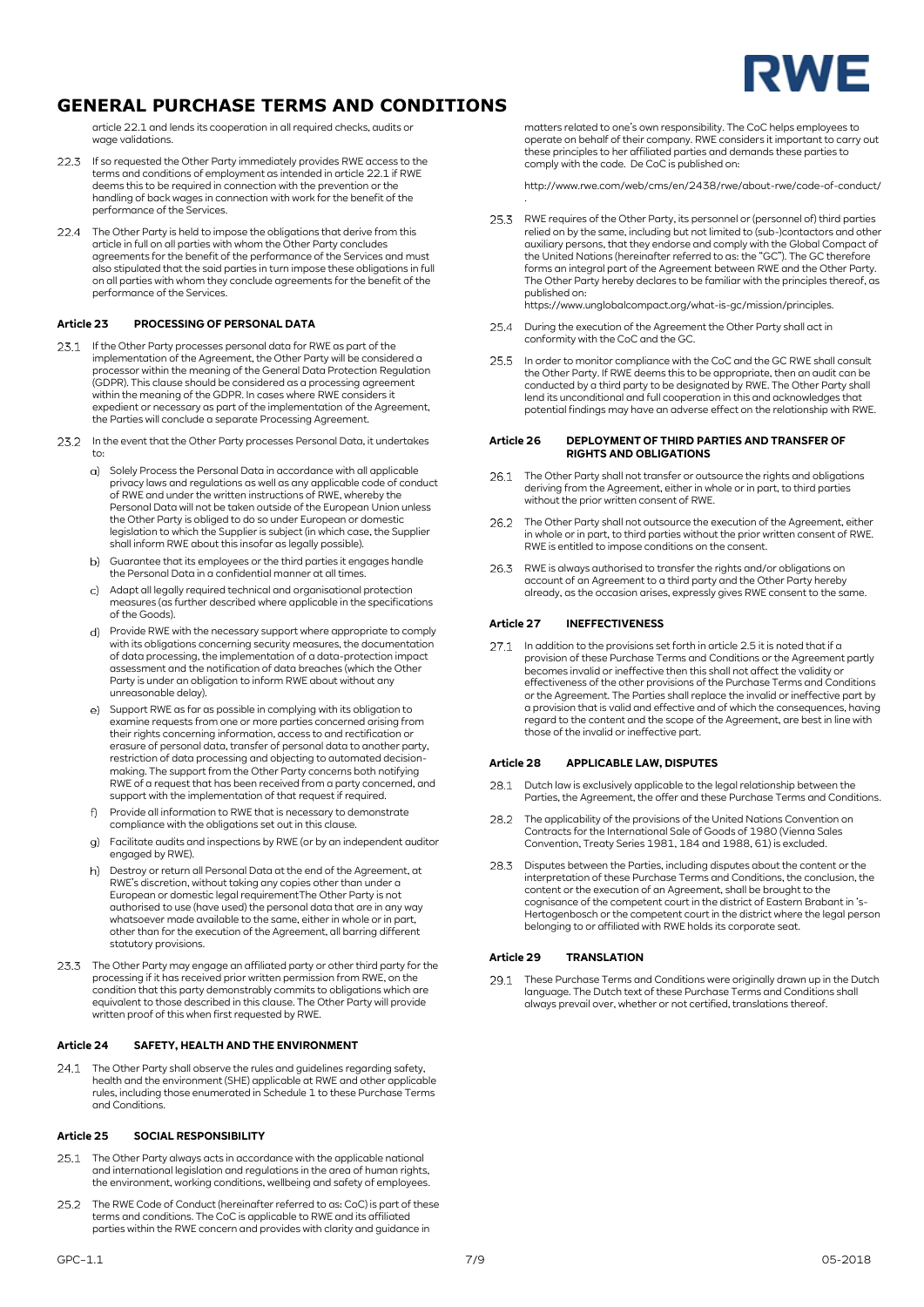## **Schedule 1: RWE SHE rules**



### **Article 1 SHE conditions**

- The SHE rules of RWE are part of the Agreement. In addition, further rules  $1.1$ and/or instructions in the area of safety, health and the environment apply to specific deliveries, if reference is made to the same in the Agreement.
- $12$ At the request of RWE the Other Party shall submit an SHE plan related to the deliveries.
- $1.3$ The Other Party shall keep such business economics and administration as prescribed by the competent authorities in view of a check of SHE rules. The Other Party shall also comply with a request for insight by RWE if it is within reason plausible that RWE requires insight and/or information in order to fulfil its own legal duties (inter alia for the benefit of accident statistics and waste appropriation).
- The Other Party must inform the personnel of both the content of this  $1.4$ article and potential further rules as intended in paragraph 2 of this article. Supervisory personnel of the Other Party must have enjoyed – at the discretion of RWE – adequate safety training and must be familiar with the further SHE rules and/or instructions that are specifically applicable to the Agreement and shall be the first persons on behalf of the Other Party to take all measures that are appropriate in pursuance of the said rules.
- $1.5$ Operational personnel must be in possession of the certificate "Basic Safety VCA" (B-VCA), or equivalent. Managerial personnel must be in possession of the certificate "Safety for Operational Managers" (VOL-VCA), or equivalent. The opinion on the sufficiency of the training is reserved for RWE. On demand, it must be possible to submit certificates.
- 1.6 The Other Party is held to appoint a coordinator for the execution phase of the delivery in conformity with section 2.29 of the Dutch Working Conditions Decree ("*Arbeidsomstandighedenbesluit*"). In view of SHE the Other Party is held to coordinate the execution of the delivery with RWE and the third parties relied on by the same and/or RWE who carry out the delivery for RWE. He shall forthwith inform RWE if during the said coordination any issue occurs or damages threaten to occur on the part of RWE. Prior to or during the execution of the delivery he indicates in a timely fashion to RWE whether there is any need for consultation with RWE and/or the third parties relied on by RWE for the delivery about the SHE situation and about the facilities to be implemented in connection therewith.
- $1.7$ A delay during the delivery as a result of compliance with the SHE rules or further specific rules that could within reason have been known to the Other Party cannot be qualified as force majeure. Hence RWE can discontinue the execution of the delivery without thus being liable for any form of compensation.
- 1.8 Written consent (work permit) of the representative of the relevant RWE establishment / department may be required for execution of the delivery at the area of activity. The Other Party must, to obtain the said consent, address the relevant RWE establishment / department.
- $1Q$ Materials, equipment and tools, e.g. personal protective equipment, technical safety materials, hoisting and lifting tools, climbing and scaffolding material, welding tools, etc., that are used during the delivery must be in a good state and must comply with the relevant legislation and regulations and the requirements imposed by the Labour Inspectorate, Steam Equipment Supervision Service or other recognised inspection bodies.
- If RWE prescribes the use of special safety materials or personal protective equipment or if this rule is absent but the specific delivery does justify the said use, then the Other Party and its personnel and third parties relied on by the same are held to use this in conformity with the instructions.
- Before commencing the delivery, the Other Party must prepare a Safety, Health and Environment Plan (SHE plan) for the execution phase of the delivery. The said plan must be submitted to RWE for inspection. The responsibility for the content and execution of the said plan is vested in the Other Party. The content of the SHE plan is related to the nature and the scope of the delivery.
- 1.12 As a rule, it is noted that the Other Party provides the personnel and subcontractor(s) with adequate personal protective equipment.
- 1.13 RWE is entitled, if a situation, work method or act is observed that is unsafe or detrimental to health and/or the environment, to oblige the Other Party to change this in a manner and within a time limit specified by RWE.
- 1.14 The Other Party commits to immediately report all accidents, nearaccidents and incidents with regard to safety, health and the environment that occur during or in connection with the delivery to RWE in accordance with the procedures applicable at RWE. In this respect the Other Party must participate in an investigation conducted by RWE. In case of personal injury, a company doctor must on behalf of RWE determine the seriousness thereof as well as the possibility of performing alternative
- 1.15 The Other Party and third parties relied on by the same for the execution of the delivery shall have organised assistance in the area of prevention and protection in conformity with sections 13 and 14 (customisation scheme) or 14a (safety net scheme) of the Dutch Working Conditions Act ("*Arbeidsomstandighedenwet*").
- 1.16 The Other Party shall indemnify RWE against the imposed penalties and other levies as a result of SHE incidents that were imputed to RWE by the enforcement authorities but that were caused by the Other Party or third parties relied on by the same.
- The SHE rules and instructions as intended in this article and all other 1.17 further SHE rules and instructions applicable at RWE may always be changed and/or supplemented by RWE and shall have binding effect on the Other Party and those that the latter involves in its delivery.

#### **Article 2 Performance of activities and supervision**

- $2.1$ The Other Party must perform the activities accurately and completely in accordance with this Agreement.
- The Other Party must perform the activities whilst relying on professional  $22$ and relevantly competent persons.
- 2.3 The Other Party must provide for adequate supervision and management.
- The Other Party is held to, in addition to the statutory regulations  $2.4$ regarding safety, health and the environment, comply with the theretopertaining rules of RWE and to have the same complied with by the persons who are encumbered with the performance of the activities and the relevant supervision by the Other Party, without additional costs thus arising on the part of RWE. These rules are available from RWE. A general description has been included in this schedule: "Provisions regarding Safety, Health and the Environment".
- $25$ Unless otherwise agreed upon, the Other Party must at its own expense provide for the application for, the receipt of and the compliance with permits, exemptions and other documents of official authorities that are required for the execution of the Agreement.
- Prior to commencement of the activities the persons who are 2.6 encumbered with the performance of the activities and the relevant supervision by the Other Party must participate in an instruction in order to obtain the right to access the premises and/or buildings of RWE or the area of activity. This instruction has a fixed validity.
- $27$ The Other Party is held to comply with the rules that apply to the relevant work location(s) and to have these complied with by the persons who are encumbered with the performance of the activities and the relevant supervision by the Other Party.
- $28$ The compliance with safety rules, work instructions and relevant communication is essential to the safety of the operational personnel. The Other Party must see to it that all SHE documentation and communication is available in a language mastered by its employees, based on the Dutch language, unless determined otherwise.
- If so requested by RWE then the Other Party must provide RWE with a 2.9 specification of the personal data that bear relevance to the performance of the activities (and the changes in the same) of the person who shall perform or perform the activities for RWE.
- 2.10 If so requested the Other Party shall, for the establishment of the number of hours worked by the persons as intended in the second and ninth paragraph of this article, rely on a timetable or different means of control, at the discretion of RWE.
- 2.11 The working hours of the persons as intended in the second and ninth paragraph of this article fall, unless otherwise agreed upon in writing, on Working Days between 06:00 o'clock and 20:00 o'clock. This includes a 30-minute lunch break for which no compensation is paid. Work outside these working hours, or more than 8 hours a day, requires separate approval of RWE.
- $2.12$ For the access to or the stay at the premises and/or in the buildings of RWE or the area of activity person must, at the request of the security service of RWE, always be able to furnish proof of identity on the basis of valid proof of identity. To the extent that persons receive an access badge for the performance of the activities it remains the property of RWE and is strictly personal. At the end of the activities the said access badge must be returned. In case<br>of a lost or missing badge, of if the badge is not returned, an amount of<br>€ 150.00 per access badge is payable to RWE by the Other Party. These costs may be deducted from invoices of the Other Party.
- Persons who are encumbered by the Other Party with the performance of 2.13 the activities at one of the premises of RWE or who are encumbered with the relevant supervision are registered in accordance with the relevantly applicable procedure.